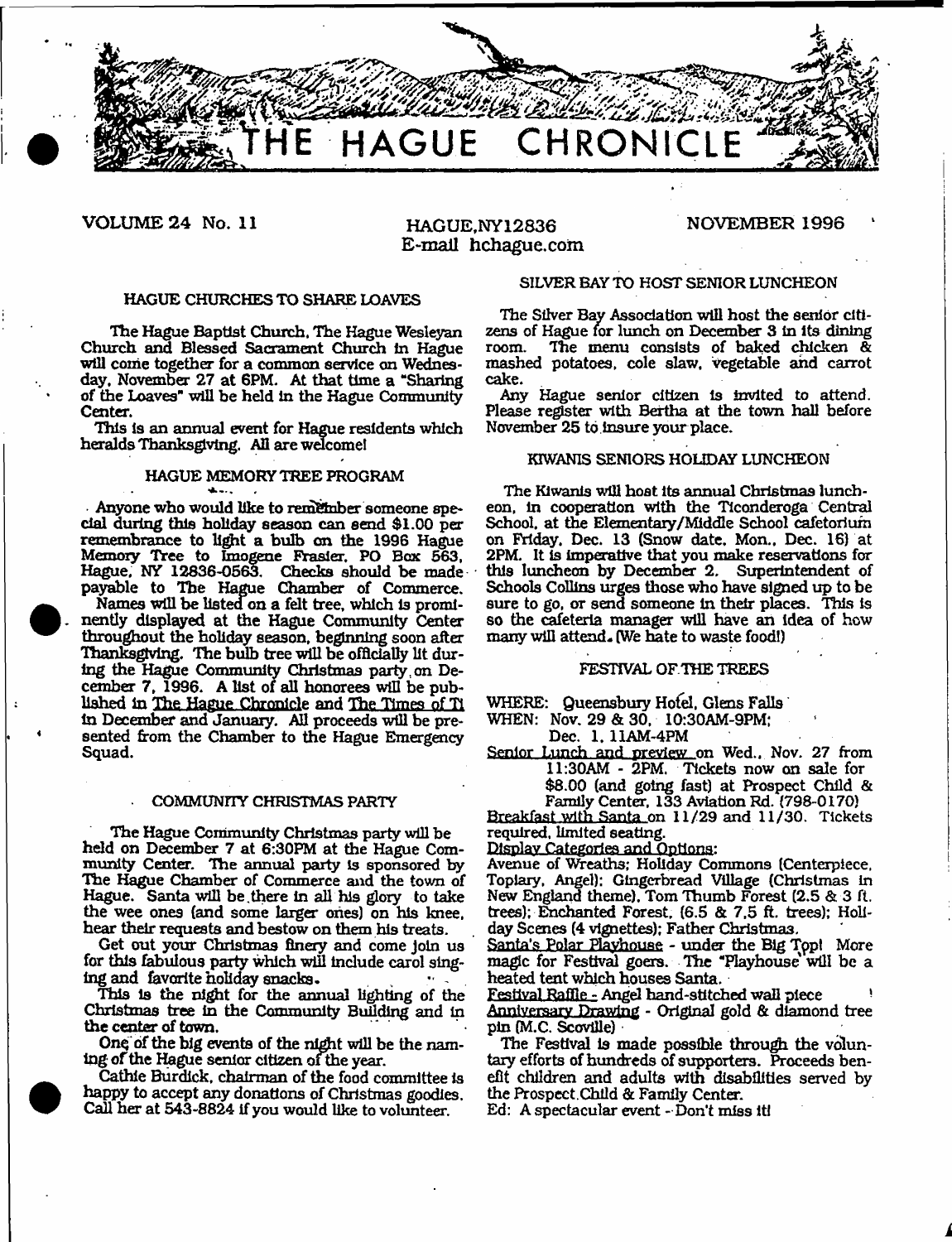## HAGUE SENIOR CITIZENS CLUB

- **2**-

 $\frac{1}{2}$  , where  $\frac{1}{2}$ 

The Hague Senior Citizens Club will hold its regular monthly meeting on Tuesday, Nov, 26 at 1:30PM at the Hague Community Center. Under discussion will be a revision of the Club's Constitution. All. members are urged to attend.

Our' delegates to the Warren County Council will have information concerning HMO's.

Seniors who have registered for the Thanksgiving. luncheon at Bolton (Nov. 21) should assemble at the Community Center at 11:15AM.

And a reminder *-* those planning on registering for the Silver Bay Assoc, luncheon on Dec. 3 should register by phoning 543-6161 before Nov. 26.

Our own Christmas party will be held on December 10 at 12 Noon at the Community Center. A do- \* nation of \$3.00 should be paid at time of registration at the Community Center. Please register before December 3. Bring grab bag gift (under \$4.00) for under the tree. Mark those which are specifically for a male or female. (Those that bring one. take one!)

#### CARILLON GARDEN CLUB TO HOLD HOLIDAY FLOWER SHOW

"Christmas Legends" is the title of the flower show which the Carillon Garden Club will present on December *7* and 8 at the United Methodist Church on Wicker St. In Ticonderoga. The design class schedule includes Legends of the Wreath, the Creche, Glided Cones, La Befana, Evergreens and the Hay. There will also be a horticulture and an education division., Included in the show will he a silent auction of ethnic holiday foods prepared by club members.

The show will be held from  $1-4$  on Sat., the 7th and 4-6 on Sun., the 8th.

The Champlain Valley Chorale will present a Christmas concert on Sunday, Dec. 8th at 4PM. Refreshments will be served foudwing the concert, when the public will be able to view the flower show,  $\cdot$ If they missed it on Sat.

.There is no charge for either of these events, but a goodwill offering will be accepted following the concert to help defray expenses of the chorale.

#### WOMEN HELPING WOMEN

There was no Women Helping Women meeting in November because of a death In the family of the speaker. There is no meeting scheduled for December but the January 9 meeting will feature the speaker who was scheduled for Nov., Mary Smith, former manager of the Service Dept, of Christopher Chevrolet. Her subject Is "What's That Noise, What's That Smell?" A wonderful topic for all you women drivers. . \* *4 W* ' 1

## **CHRISTMAS BAZAAR**

. . ^ \* \* *\** . " ^ *(* The annual Christmas bazaar of the United Methodist Church, Ticonderoga. will be held on Thurs., Dec. 5 from 5-9PM and on Fri., Dec. 6 from 10AM-2PM. Featured will be crafts, white elephants, bake

sale and the famous, "cookie walk" (select your own). Wreaths will be on sale for \$10.50 or may'be pre ordered by calling Mary Lou Greenough, 585-7063. Lunch consisting, of quiche, fruit salad, rolls and brownie-'tee cream sundae,' will be served from 11:30AM-1:00PM. - - -

#### HAGUE HISTORICAL SOCIETY

 $\mathbf{r}$  ,  $\mathbf{r}$  ,  $\mathbf{r}$  ,  $\mathbf{r}$ Our November meeting wlB take place on Thurs., Nov. 21 at The Hague Community Center. The social hour will start at 7:30PM and the business meeting and program at 8PM,

Member William Dolback has a very timely and interesting presentation "The La Chute River Basin, Past, Present and Future.", Mr. Dolback starts his illustrated program with the era of the French occupation .at the time of the building of Fort Carillon and use of the river by the town which surrounded the construction. This is followed by the late industrial use of the river by marry types of mills and finally the present plans for a beautiful river park, which are currently being implemented,

Mr. Dolback is the past president of the Ticonderoga Historical Society and presently the deputy supervisor of the town of Ticonderoga. A.knowledgeable and informative time is guaranteed for those attending. The public is welcome.

. Our anticipated Christmas time meeting of Show and Tell" is scheduled for Thurs. Dec 19 around the Christmas tree in the Community Building. Each member brings an item that Is fifty years or older to describe and see if the other members know what It is.

A main project for 1997 will be the transferring of the Lake George Monster to its place of origin,; Hague. NY. A start has already been made for this event. We hope that all In Hague will help in this project.

Mr. Sam Olinstead presented a very personal view of his early life In Hague for the Oct. meeting of the society. It was not only well presented, but covered In some depth the building of the time, the living and schooling as well as happenings in his immediate family. It was well received by the members.. . rmc

#### TRY BOOKS FOR DEUGHTFUL CHRISTMAS GIFTS

Dragonfly Books has recently received a shipment of Christmas and gift books. In addition to old favorites such as The Polar Express, there are some new ones. Winter of the Red Snow Is a diary of Abigail Jane Stewart who was at Valley Forge In the winter of 1777. On Christmas Eve is a reissued book by Margaret Wise Brown with beautiful Illustrations. Bright Christmas is the story of the Nativity as told from an angel's perspective: It is also beautifully illustrated. .

For a great gift for your sister, the book Sisters is a photographic essay about sisters, some familiar and some new.

Outdoor Outfitters Is a great place to go for gifts for the hunter or fisherman. Both stores are open Mon - Thurs. 9AM-6PM; Fridays, 9AM - 7PM and Sat. from 9AM - 5PM. 11/96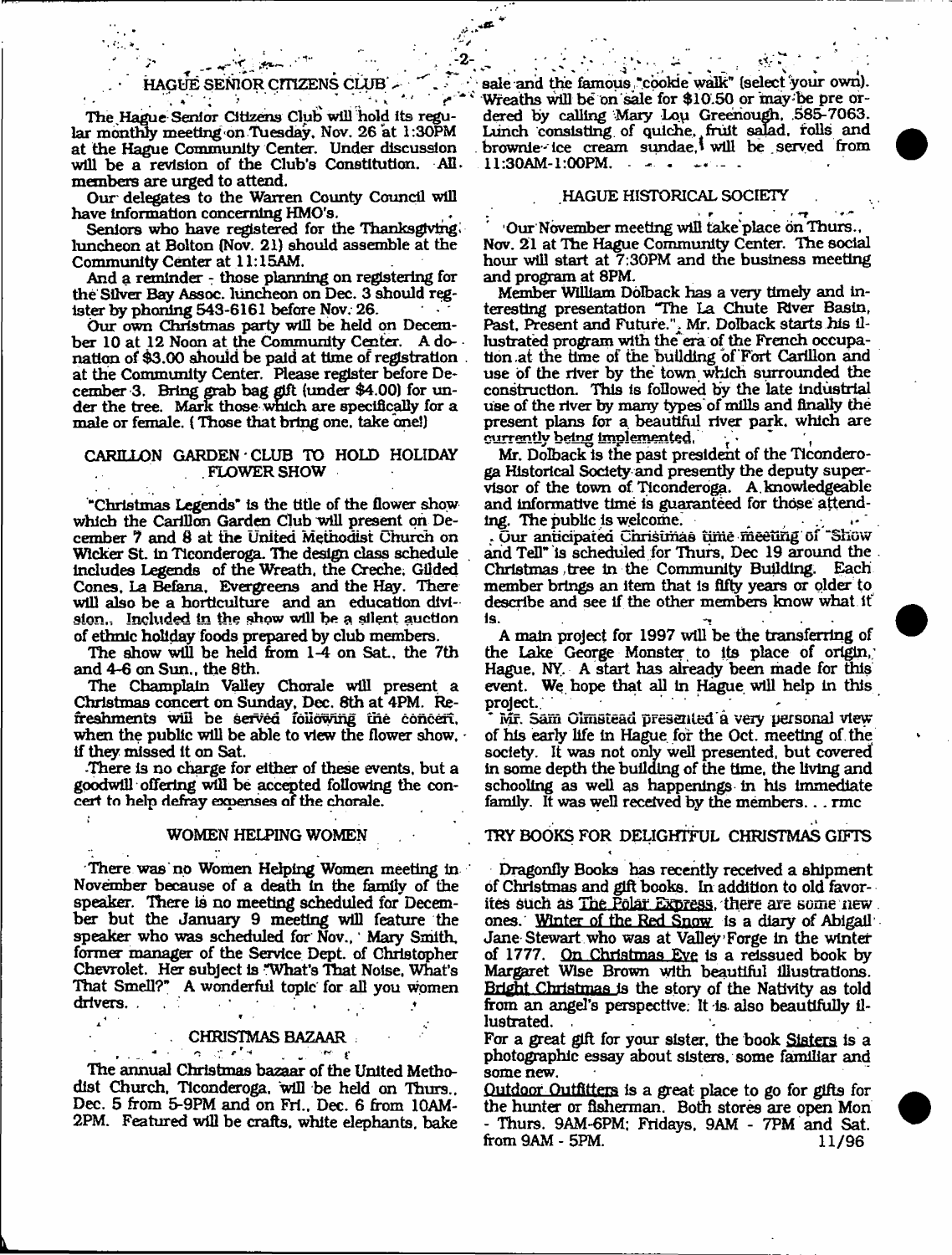#### ZONING BOARD OF APPEALS - OCT 24, 1996

Four public hearings preceded one of the longest meetings of the ZBA In my memoiy.

During the Intense discussion by the board on each project, letters for or against were read and several members of a very large audience also made comments.

Later, at the regular board meeting the following decisions were made on each of the four variance requests:

BARTH (28-1-12) 9N north. Requested variance to build a deck along the south side of residence, within 5 ft. of the property line. No neighbors objected, nor did the site review committee. The project won unanimous approval.

ROCKWELL (34-1-5.21) Battle Hill Rd. An area variance was requested for the placement of a mobile home (this would be a second residence on property that does not meet the minimum lot size. The variance was approved with conditions. The Planning Beard's input had also suggested this in their recommendation.

PATCHETT (29-1-22.1) 9N. The Patchetts would like to remove an existing tourist accommodation and convert the basement of the newly upgraded unit to a new one larger than 300 sq.ft. After reading several letters which stated the writers had no objection and one member of the audience who did (complete with tacts and figures), the board approved the variance with CONDITIONS.

VTNCELLETTE (Springdale Manor Assoc.) 9N. Asked for a variance to enlarge his present home greater than the permitted 25%. One letter objected, but the board's main concern centered on the existing septic system. The newer building addition would include another two bedrooms and bath. Approval was given but additional septic Information will be supplied by the applicants.

LARTER (63-1-2) Silver Bay. This was a new application to construct a boathouse with a height of 22'6" (permitted height is 16') After review it was decided this would not Impact on the neighbors and the variance was approved.

A letter was read from Sue Harrison concerning the board's denial of her request to continue a 6' fence all the way to 9N (law allows 4'6" along her lot line on the westerly side. The board stood by Its decision and Bill Bothe, Zoning Administrator, will so inform Mrs. Harrison.

A representative from ODY's Restaurant came once again with their request to extend their hours (In the ongoing litigation there has been no decision by the court). Facts seem to say there has been no correction of various fire hazard problems. The board was assured by Mr. Levy's letter that a fire Inspector had indeed been to the restaurant and declared there were no longer violations. The board, however, received a letter from the Warren County Building and Fire Code Enforcement Office addressed to BlU Bothe stating that all fire code violations still exist at this time. A public hearing was set for the Nov. meeting.

There were two resignations from the ZBA. After

14 years David Martuccl, stating that his present Job (town assessor) requires more time, and Judy Kenna, who has moved from Hague. If you are interested in serving on this board, contact the Zoning Administrator at the Community Center. It's VOLUNTEER NOTE: To those who sometimes question the various boards' decisions, l\*d like to note that all their decisions, for or against, must include in the motion valid reasons for arriving at that decision. Hague has an ordinance that must be followed. The motions can be read in detail in the minutes of the monthly meetings where approval or disapproval was given. The minutes are available for review in the Zoning Administrator's office. .. gl

#### PLANNING BOARD - November 7, 1996

The Planning Board meeting opened with a status report by Bill Bothe, Zoning Administrator, on decisions reached by the ZBA at their Oct. meeting (See ZBA report on this page)

The board went on to consider the application of Ickes-Diamond (64-1-10) Pine Cove Rd. to alter and add to the existing building. This requires a site review by the board since the building is within 100 ft of the lake's shoreline. A review Is scheduled for next week.

The Silver Bay Assoc, brought a sketch plan for a minor 2-lot subdivision for some of their property. Again, a site review is needed and It Is planned for the same day as above. Additional Information was asked for and certain requirements mentioned. There was no problem there, as the representative for Sliver Bay said they would be happy to comply. The lots are about twice the minimum size as required by town regulations. .. gl

### SPECIAL TOWN BOARD MEETING - OCT. 31

A special town board meeting was held on Oct 31 to discuss health Insurance coverage for town employees. A decision was made to invite a Blue Shield representative to another meeting and Include the employees for their input. The date and time will be announced later. . .gl  $\sim 10$ 

#### TOWN BOARD MEETING - NOV. 12, 1996

After the privilege of the floor and warrant motion to pay bills, the Nov. 12 Town Board preceded with Its agenda.

Regular Committee Reports:

Assessor/Justice: 2 applications to assist the assessor (should there be a reval) were received. Under consideration is a check on not-for-profit property owned by Silver Bay, for possible property tax purposes.

ftulldings and Grounds: Again, complaints about junk cars on private property. Legally, nothing can be done. There are plans underway to stabilize the bank at the public dock.

Mr. Meola will investigate costs on a shredder (paper) and with Mr. Megow will renew our town paper supply (possibly new letterhead). The office is (Cont. on page 4 TOWN BOARD) 11/96

- **3**-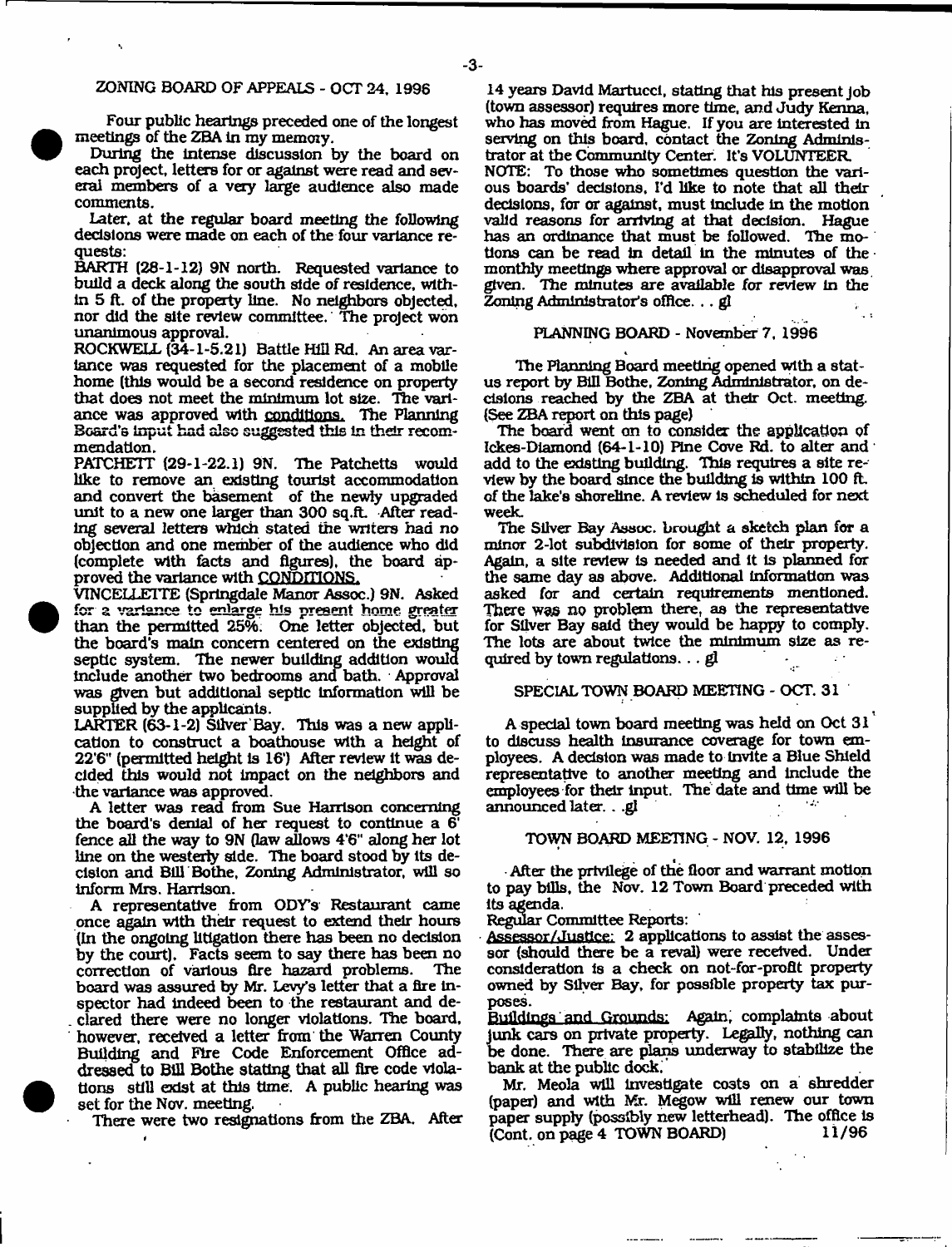TOWN BOARD (Cont. from page 3)

newly carpeted and our heating system is working

just fine.<br>Finance: After adjustments, including a \$40,000 highway difference, the 1997 budget was passed by all the board inembers present. (Councilman Patchett was absent from this meeting.)

Highway: Catch basin scheduled for Bass Bay Rd.

Insurance: Employee Health Insurance explained by Blue Shield and Blue Cross representatives to town employees. Flex plan was approved by board.

Planning and Zoning: The revision committee could help resolve a junk yard problem that has arisen in the Graphite area before the Dec. meeting. committee will meet the same day (Dec. 10) at 4:30PM to review their revisions. There may also be a meeting to discuss the possible reval. This would be at 3:30PM Both are open meetings and those Interested can attend. Reminding anyone interested in becoming a ZBA board member can get application from the Community Center or Bill Bothe. Zoning Administrator. Application must be recelved by

Dec. 1. (This is a volunteer  $[<sub>1</sub>]$  but very important.) Recreation and Promotion: The Snowmobile Club would like to see the old Bolton Rd. trail reopened. It would have to be groomed and maintained. Art Steitz has agreed to investigate sources for repair materials and machinery to do the Job. A meeting will follow to provide additional pertinent information.

The Seniors Christmas party will be held in the Community Center on Dec. 10 at 12 noon. (See related article p.2)

Sewer: With the passing of the Environmental Bond Act. Hague stands a good chance of receiving additional money to extend Sewer District #1 in both directions on 9N (north and south). Resolution #33 was passed and Supervisor Belden will follow through.

Town Park & Beautification: Mr. Fitzgerald Is working with the planned visitor's center committee at the town park. It will cost between \$50,000 and \$55,000. The money will be transferred from General Funds to Capital Funds. Mr. Meola felt that a letter received from the Chamber of Commerce suggesting that only chamber members or would-be members should be on the committee for planning this project was out of order in indirectly telling the board what it should do In selecting committee members and whom to select. An Informational meeting on this building will be held on Dec. 10 at 5:30PM.

Transfer Station: A total of \$2,560.25 has been received from the landfill in Oct.. (Even our garbage pays off)) Regrading at the landfill has been 65% to 75% finished. Transfer staton hours 12Noon - 5PM Sun., Tues., Thurs., Frl., Sat.

Youth: Rotary Club reports that 30 children and 13 parents responded to its proposal to take all comers to Fort TTs Haunted House program on Halloween. Hague Town Board and Hague Youth and their parents say THANKS".

An application for a Warren County youth grant has been approved.

#### UNFINISHED BUSINESS:

In the interest of cost control, a meeting will be set up to review utility costs with Keith Laake. whose company feels that money can be saved in the area of utilities.

On the sewer update, we are still awaiting APA approval of NEPA documents.

At the Dec. meeting the board will discuss whether solid waste should go out for bid or go to the Bum Plant.

#### CORRESPONDENCE:

Request to use town hall property for 1997 Arts Fair. No decision, after a suggestion was made that we might want to consider going back to the park, where it was held for many years.

Always nice to add, rather than subtract, money from our treasury. The town received \$1,028 in disaster assistance from state and federal agencies.

Res. #32 gave Supervisor Belden the approval he needed to sign a lump sum agreement for Snow & Ice removal. He will also advertise for bids on timber removal at the landfill.

Some time in Dec. a meeting will be arranged with Joanne Brown, Hague's member of the School Board, to keep us abreast of the Important things going on that affect us all in Hague. More later.

Bob Ody asked about possible rental of the old town hall for a possible gift shop or catalog store. The board asked for more detailed information before they could make any consideration. .

Have you noticed the yellow truck sitting on the right hand side of the building? It belongs to the town, for use by the custodian, bought for a really good price by the supervisor at the county auction. There are still bargains around if you just know where to look.... gi

#### \$100,000 DEPARTMENT OF STATE GRANT TO LAKE GEORGE

At a press conference at the LGA office in Lake George on Nov. 18, Assemblywoman Betty little announced a \$100,000 grant for Lake George projects. which has just been received. The grant has three projects:

Project #1: Storm water management and stream corridor restoration to control road runoff - to prevent further formation of deltas in Lake George.

a. English Brook in Lake George and Hague Brook in Hague will receive installation of remedial measures.

b. Ftnkle Brook in Bolton and Foster Brook in Dresden are alternative sites.

Project #2:; Lake Saving Initiatives for Land owners,

a. Land owners will be educated and encouraged to reduce overland transport of nutrients and other harmful pollutants into Lake George.

1. Through enhancing infiltration systems and treatment of storm water runoff.

2. Through improving wastewater systems.

3. Through creating shoreline buffer areas \*

Cont. on page 5 - LGA

**11/96**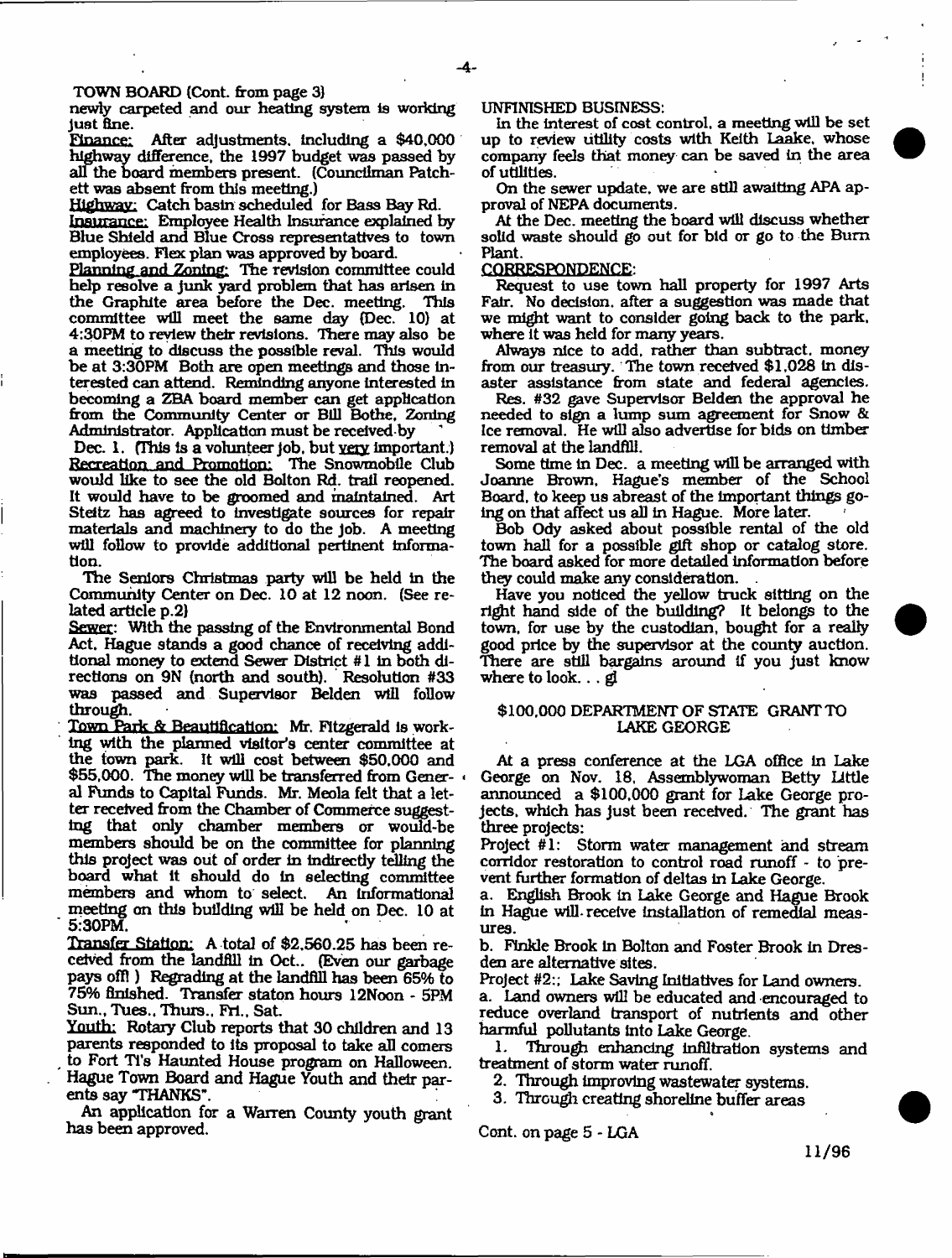LGA - Cont. from page 4

The educational component will Include the publication of "The lake Book for Lake-Savers." by LGA. The book will Include helpful hints on how to make Improvements such as upgrading septic systems and natural planting along shoreline, etc.

The educational component will also include volunteer experts providing free advice to properly owners along with a broad based community outreach program with slide shows, videos and the like.

There will be a program to award property owners when Improvements are completed.

Project #3: To restore natural shoreline with the control of milfoil.

Five different demonstration sites have been selected for treatment with Sonar.

Lake George Association will manage the projects and will look to its membership for volunteers.

#### NATURE NEWS Laura Meade

A few years ago 1 attended a program presented by a DEC representative who explained some aspects of Deer Management. I was curious as to how to "manage deer" so they would not nibble on my rare wlldflowers or dash across a road as I drove around Hague. But, of course, the expert explained that Deer Management Is a complex goal, with the purpose of balancing the deer population so their numbers will not increase dramatically, while at the same time there would be a biologically healthy deer herd In New York State.

Many factors Impact on successful deer management besides hunting and collisions with vehicles. For instance, deer numbers reflect the differing conditions of the wide variety of habitats of New York's landscapes, the unpredictable weather from year to year and how many breeding adult females survive each year. To manage for local differences N.Y. Is partitioned into a Northern Zone and a Southern Zone, with nine Regions state-wide and 92 separate Deer Management Units (DMUs) These units are geographic areas which have distinct habitats and land use characteristics. Hague Is In Region 5. which includes eight northeastern counties and the largest amount of square miles of the state. Region 5 Headquarters Is at Ray Brook, with a sub-office In Warrensburg.

A hunting license Is required to take a deer or bear by bow hunting, muzzle loading, or gun. Resident license types (with a variety of fees) include: Sr. Citizen, Military Disabled, Big Game, Bow hunting, Muzzle Loading, Sportsman, Special Second Deer Permit, Lifetime license, or Jr. Hunting license (for youths 12-15 years who present a certificate indicating completion of a hunter education course). Nonresidents may also purchase similar licenses but at a much higher fee. At the time one buys a license detailed rules and regulations are provided to the hunter.

In the Northern Zone, it Is legal to kill one buck, with antlers 3" or more (only from sunrise to sunset), during the dates Sep 27-Oct 20 (archery), Oct. 14-20

(muzzle loading) and Oct 21-Dec 3 (regular season). Early bear season Is Sep 16-Oct 13. Bear may also be taken by hunters with an archery license Sep 27- Oct. 20 or a muzzle loading license Oct 14-20 and during the rest of the regular season.

In the town of Hague one may get a DEC hunting or fishing license at the Silver Bay General Store or from Tom James at Prop and Sail.

Steve Steublng (585-3280) Is the enforcing Conservation Officer for the Hague area and southern Essex County.

Has anyone seen a moose?

#### WEATHER NOTES Mazy Lou Doulin

The end of Oct. and the first nine days of Nov. were warmer than normal. Most of the days were especially beautiful with temperatures In the 50's and 60's. The full moon of Oct. 26 was huge and orange. I had the good fortune to observe It over Fort Ticonderoga the night of the haunting - and it was gor- $\cdot$ geous!

The warmest temperature was 68® on Nov. 8. The weather was eerie all day, as there was a tornado and flood watch over all of NY State. It was cloudy and we had extremely high winds. The brooks filled up rapidly but we were fine here in the heavenly hills. Nov. 9 was the turning point and temperatures got much colder (35\* by day). The week of the 10th Drought several heavy frosts and more temperatures as low as 8® in the morning. This high pressure cold snap has caused the brooks to begin to freeze and the lake to steam.

#### IT'S THAT TIME AGAIN!

Cold Water Canyon (at the end of West Hague Road) Is again opening up their tree lot for those .hardy souls who would like to pick out their own Christmas trees.

#### HAGUE VOLUNTEER FIRE DEPARTMENT

The Fire Dept. had two calls in Oct. and used 13 1/2 man hours.

In the same period of time, the ambulances had 8 runs, with Ambulance #740 travelling 351 miles and #741 racking of 305 miles: a total of 79 1/2 man hours was used.

There will be a drill on Nov. 22. and on Sat.. Dec. 14 at 9AM at the Hague Beach for training in cold water rescue.

Our safety tip this month is In regard to winter driving. Exercise every possible caution: be sure to stay well behind the car in front of you, and pray that the driver behind you is providing you the same courtesy. Slow down - even a dusting of snow can conceal black ice. Carry a shovel, sand (or kitty litter), a flashlight In good working order,and a blanket. (Remember it's better to have them and not need them, than to need them and not have them!) Exercise all possible caution - this winter may be a "doozey"... ea

**11/96**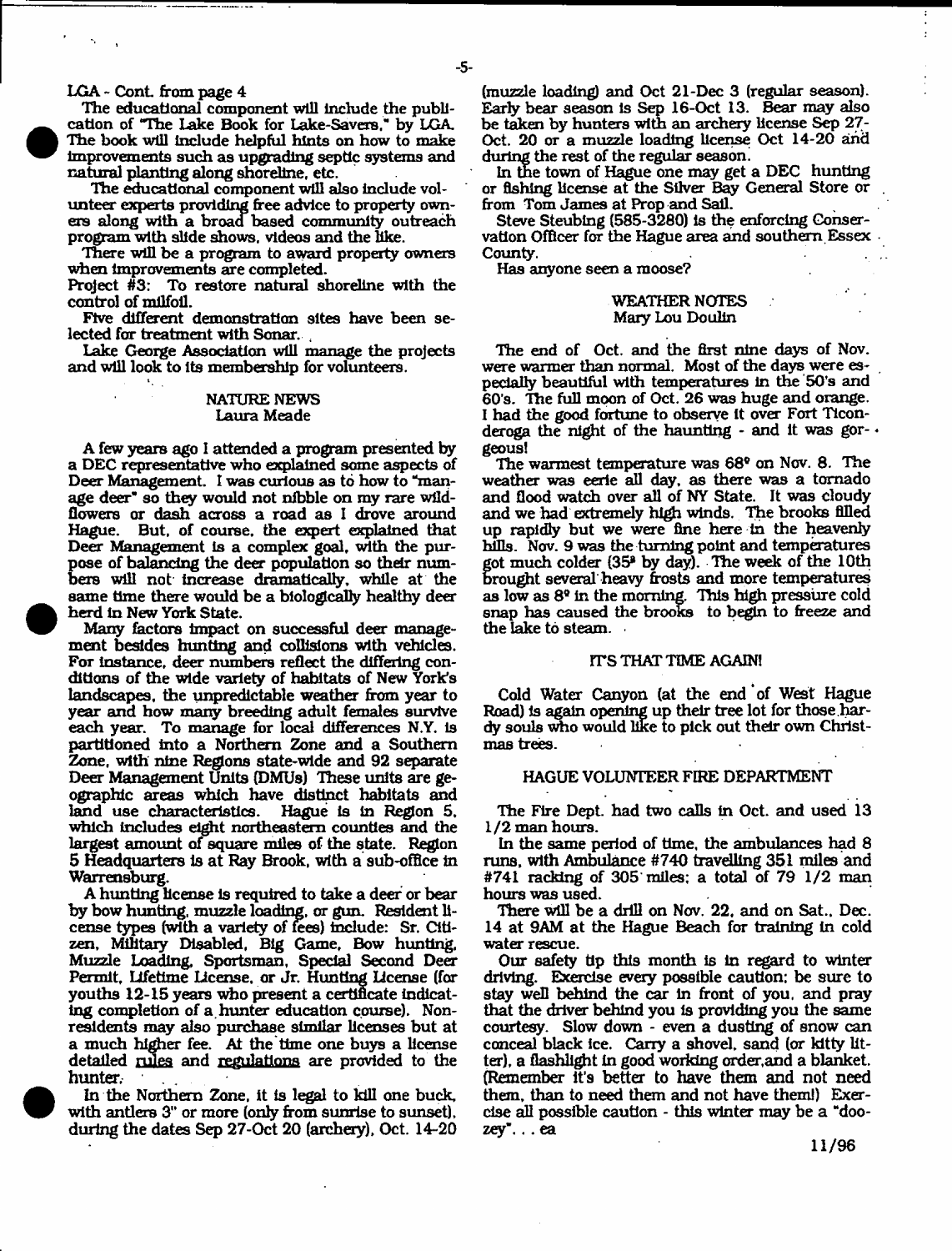#### ENTERTAINMENT HOT LINE BEING STARTED IN NORTH COUNTRY

An Entertainment Hot Line Is being started In the North Country. The telephone access line called "WHERE'S THE PARTY" will give up to date Information on where local bands are playing, dally specials of local restaurants and taverns and any other recurrlng events. A central computer will contain the Information that each advertising member updates at their convenience. The public can then call one easy to remember phone number JIFOO-32 (543- 0032) to find their favorite band or what their favor-<br>ite restaurant has on special today. Additional ite restaurant has on special today. events can also be listed such as concerts, sporting events, plays, etc.

The cost of the service is economical because of the computer use and the sharing of advertising by the members. Each member will have an ad on the line that they can update by using their own phone and adding the new Information, similar to a voice mall system.

The free "Hot line" will be accessible 24 hours a day. When the public calls, they will hear a menu of items to choose from or they can access any ad with an extension number.

The system is "in step" with the information revolution", said Paul Douglass, a local music teacher who is organizing the phone line. "The idea will take getting used to but with patience and persistence we will get the North Country "on line."

The service will also Include an "Internet listing" for each member. This is the wave of the future so we might as well "get with the program\* and use the technology at hand." The "E-mail" address will be established shortly.

This advertising "CO-OP will be especially helpful to musicians and D.JTs. because of their constantly changing schedule. Bands always have a following who want to know where they are performing. Musicians had to rely on the dub owners to advertise the band, usually In a one week ad. Then they expect the public to go searching for the ad to find , out where they are playing. Most of the time we see the ad too late. With this system the public could call from their cars, a mall, restaurant, etc. to find out the latest Information. "It's great for people who don't like to plan ahead. If you feel like dancing after shopping or eating, then dial one number to find some music.

"Qnce we get everybody "On line" we will not be able to say there's nothing to do up here in the winter.". said Paul.. " It's Just what the doctor ordered; good food, a couple of drinks, lots of dancing, a little romance, and two aspirins before bed."

If you would like more information or would like to sign on please call Paul Douglass at 543-0032 (JI-FOO-32) or write to Douglass Information Advantage, 67 Bobkat Lane, PO Box 2566. Silver Bay, NY 12874.

### *HAPPY THANKSGIVING HOLIDAY*

#### HAGUE HISTORICAL SOCIETY

Our November meeting will take place on Thurs.. Nov. 21 at The Hague Community Center. The social hour will start at 7:30PM and the business meeting and program at 8PM.

Member William Dolback has a very timely and interesting presentation "Hie La Chute River Basin. Past, Present and Future." Mr. Dolback starts his illustrated program with the era of the French occupation at the time of the building of Fort Carillon and use of the river by the town which surrounded the construction. This is followed by the late industrial use of the river by many types of mills and finally the present plans for a beautiful river park, which are currently being implemented.

Mr. Dolback is the past president of the Ticonderoga Historical Society and presently the deputy supervisor of the town of Ticonderoga. A knowledgeable and informative time is guaranteed for those attending. The public Is welcome;

Our anticipated Christmas time meeting of "Show and Tell" is scheduled for Thurs, Dec 19 around the Christmas tree in the Community Building. Each member brings an item that is fifty years or older to describe and see If the other members know what It Is.

A main project far **1S97** will be the **transferring of** the Lake George Monster to its place of origin. Hague, NY. A start has already been made for this event. We hope that all In Hague will help In this project.

Mr, Sam Olmstead presented a very personal view of his early life In Hague for the Oct. meeting of the society. It was not only well presented, but covered in some depth the building of the time, the living and schooling as well as happenings in his immediate family. It was well received by the members. . . rmc

#### **NEXT FOOD DISTRIBUTION IS DECEMBER 4 FROM 1-2PM IN THE COMMUNITY CENTER.**

**Have you checked your mailing labels lately?** The date on the lower right corner indicates the date when we would appreciate another contribution from youl We do circle the date in red the month it is due and send a note the next two months, if we don't hear from you. After that we regretfully delete your name from our mailing list. records accurate. We count on you, our readers, to correct us If we are wrong!

RECOLLECTIONS OF LAKE GEORGE IN THE 80's & 90's as told by Robert E. Henry Sr. circa 1940

"......At Huletts Landing the Huletts House burned some twenty odd years ago, hut was immediately replaced by a much larger structure. Two miles north of Huletts Is situated Bluff Head, a King's Grant to the Gillette family, with the old Manor House still standing, and occupied as a summer residence by one of the Gillettes.

Turn to page 7, col. 2 - Recollections 11/96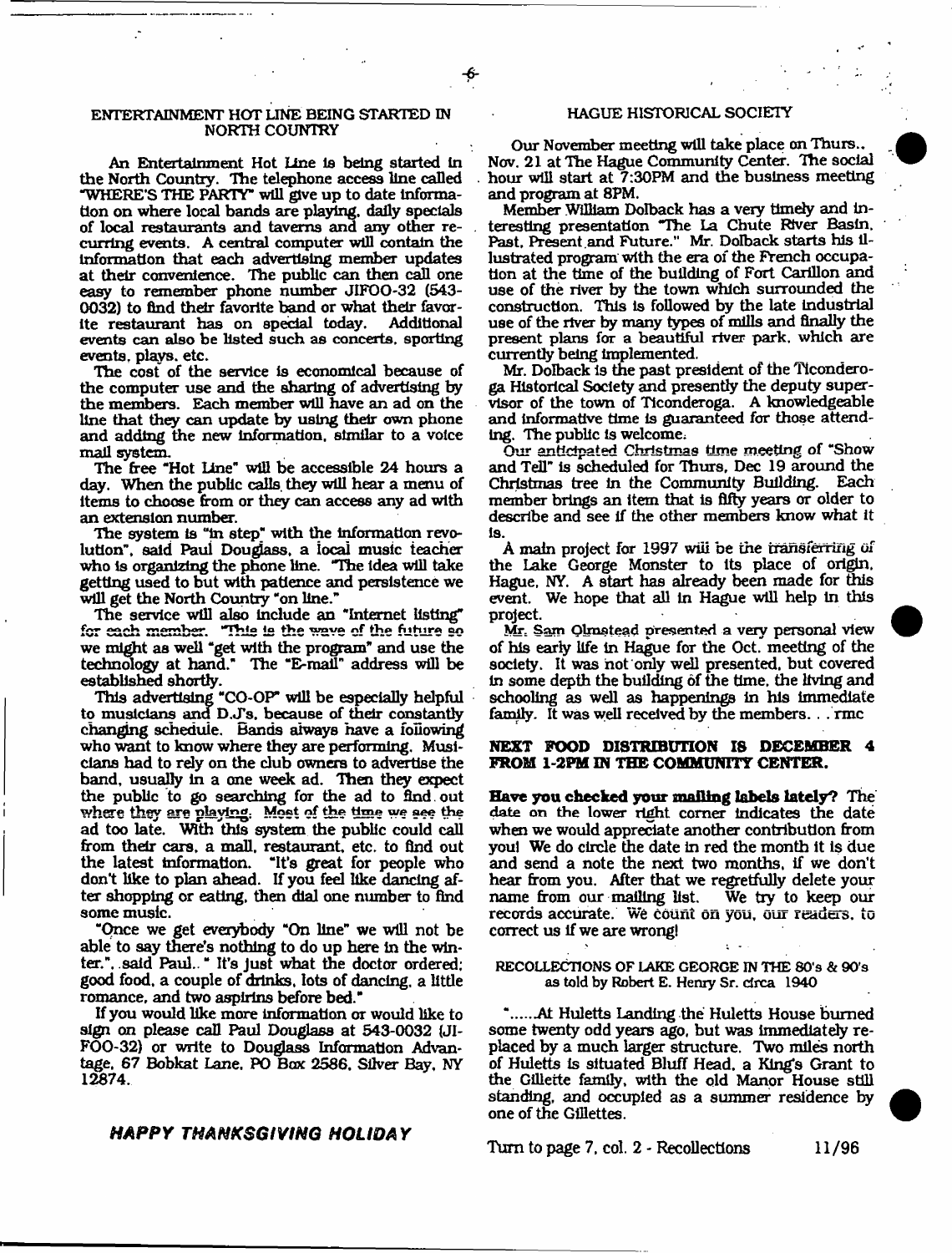

BORN - A gfrl. Megan Nicole, to Robert and Suzanne (Wotton) McManus on Sep 14 In Dublin, CA. Proud grandparents are Betty & Bob Wotton, Forest Bay.

DIED: Janet Urice Perreault, Bethesda, MD, formerly of Silver Bay, NY on Oct 29. 1996. She Is survived by her husband, William Perreault, son Maurice and daughter Marguerite and brother Jay A. Urlce.

DIED: Louise (Henry) Beekley. an November'9 In Wilmington, **DE, Louise was a fourth generation** Henry to summer in Hague. She is survived by her husband. John S. Beekley, Jr.. a daughter, Lisa Arnold, Towson, MD, a son, John Beekley III, San Jose. CA and four grandsons.

Congratulations to: BLANCHE AND GEORGE HAN-NA, Sabbath Day Point on their 60th wedding anniversary on November 21. Hope it is a great onel

1 The following Hague students at Ticonderoga High School have attained the honor roll for the first marking period:

High Honors: JENNIFER BELDEN. MICHELLE DE FRANCO, DAVID FITZGERALD. JESSICA FRASIER, LINDSAY FRASIER, CRISTINA LAWRENCE, KATH-KYN RUTKOWSKI, EVE TROMBLEY, WYATT WELLS. BRADFORD ZEYAK, DOUGLAS ZEYAK

Second Honors: PATRICIA . CORUSS, HEATHER CONNORS. TAVTSH COSTELLO. PETER HUTCHIN-SON. ANDREW MACK, LAUREN MACK. SHERRI SMITH.

CONGRATULATIONS!!

Congratulations to JENNA FRASIER, daughter of Gloria Frasier on her three first place ribbons and a second place ribbon she won in a photo contest sponsored by the Federated Garden Clubs of N. Y. S.

#### "IDLEREST\* CELEBRATES 100 YEARS

It is interesting to note that this year marks the 100th year that the Hendersons have owned and occupied Tdlerest". Our grandmother Sarah Swan Robinson bought the "farm" from the Newtons in 1896. Her father. Captain Robert Robinson, had built the "camp\* to the north of the village center In the 1880's. My grandmother and family came north for the summers via steamer up the Hudson River. She married Charles Henderson and they had four sons who spent their summers at the Lake - Captain Charley. James W.. Donald, and Robert. My brother Charles III (currently Commanding Officer of the Naval Hospital at Newport RI). and I own the property. It is now being enjoyed by our famlies.

I now can work from my virtual office, which Is ba-

sically my laptop computer, portable printer and a telephone. Faxes, E-mail, voice mall, etc. now make It possible to spend more time at the lake. The problem Is we never really get away and relax as they did when there were none of these great technologies!

. . . Jim Henderson \*

#### APOLOGIES ARE CERTAINLY IN ORDER

I One of my friends asked me last month If I had typed the Oct issue. Before I realized why she had asked. I said "Yes". (I wish I could have said "no".)

The typograhlcal errors were pretty awful and 1 do apologize. I really got the Oct. Issue out in too big a hurry. 1 didn't have a chance to have It proof-read since I was In a big hurry to get It In the mall before I had to leave town for a death in the family. (Excuses, excuses!) Anyway, when I re-read it (after the fact) I was REALLY embarrassed. hope It will never happen again! You will be pleased to know that I DID correct the mistakes and a corrected copy Is In the computer and In the files for posterity. . . D. Henry, Editor'

**Have you tried the "Hot Dinners To Go" at The Hague Market?** Serving Mondays through Fridays, a different menu each evening. Prices range from approximately \$6.00 to \$8.00. Prime rib special every Sat. Menus may be picked up for the week on Mondays. Dinners are ready at customer's specified time *between* 4:30 and 7FM, Note: A variety of fine homemade soups are available every day, along<br>with daily lunch specials. For the holiday, the with daily lunch specials. Hague Market Is taking orders for fresh baked pies and cheese cakes. See Martha. Joan or Sharon for details. 543-6555

#### Recollections (from page 6)

On the opposite side of the lake at Sabbath Day Point, where General Amherst camped one Sabbath, during the French and Indian War. stands the Sabbath Day Point House. The view from this point to the south Is probably the most beautiful on the lake.

"At Hague the old Trout House and Hillside House have both burned within the last twenty years. The former has been replaced by the New Trout House. The Island Harbor House, also at Hague, is unique. It was built nearly 60 years ago by Albert CUfton. an old Adirondack guide, and Is still under the management of the Clifton family. For years it was very popular with officers of the Army and Navy, and among its famous guests were many Brigadier and Major Generals. Including General Goethals. constructor of the Panama Canal.

"Glen Bumie Inn, on the east shore north of Hague Is one of the few new places on the lake, namely less than SO years old. Rogers Rock, the most northerly hotel on the lake, has been converted Into a club, and can perhaps fairly be said to have more nearly carried on the life and traditions of the past than any other hotel on the lake.

"Until the automobile practically destroyed the steamboat service. It went on year after year with,little or no change. In the early days this was supplied by the John Jay, burned and beached at Hague In 1856. then by the Minnehaha, and later by the first Horicon, built in 1880 and by the Ticonderoga, built 3 years later. The Tlconderoga burned at Rogers Rode in 1901. and was replaced by the Sagamore. The Horicon was demolished some 25 years ago and was succeeded by a new Horicon. The Sagamore met the same fate, until this summer the new Horicon ran as the Show Boat, but Is now out of commission."

11/96